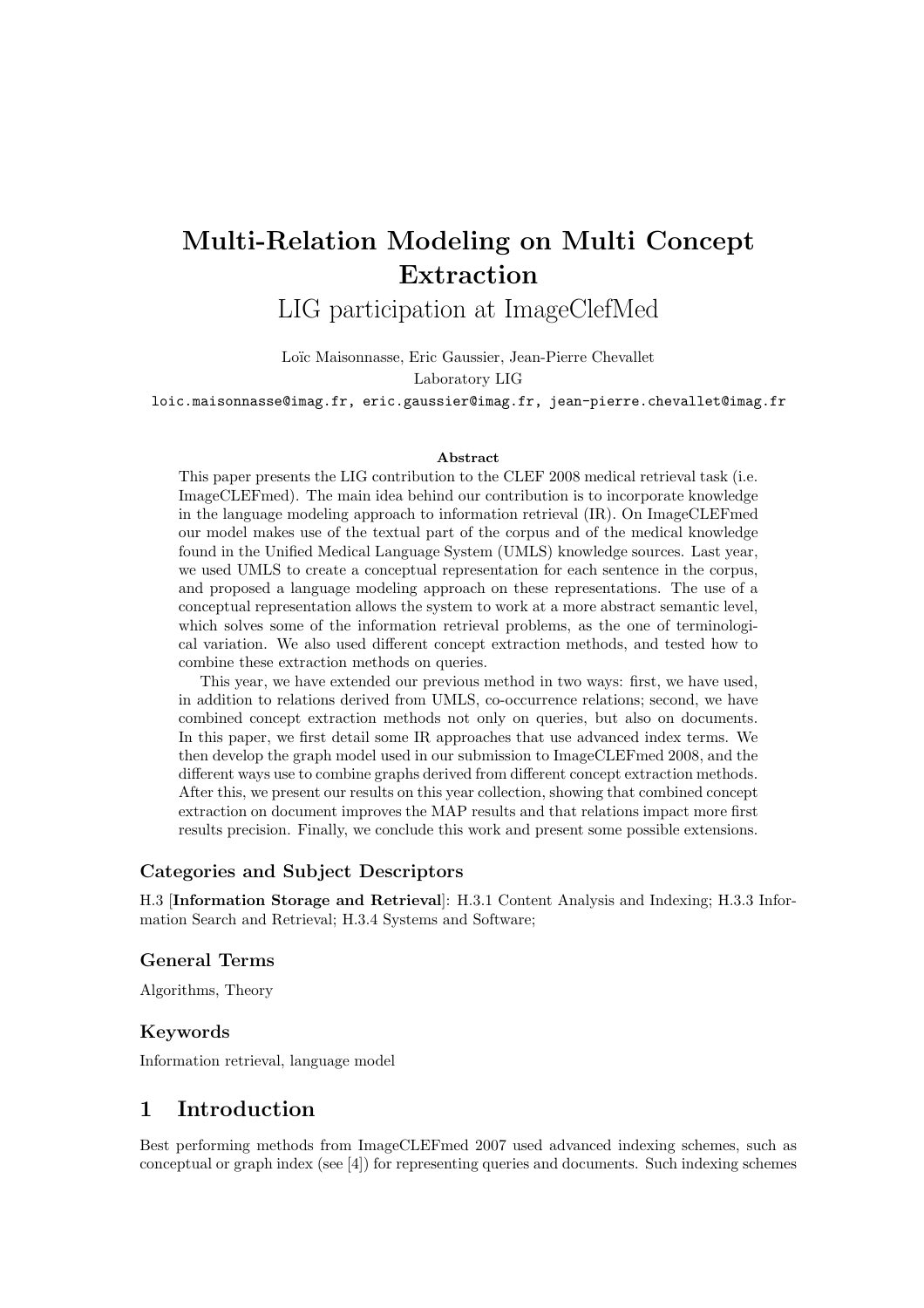allow one to better capture the content of queries and documents. They also allow matching documents and queries at an abstract semantic level. However, such representations are sometimes hard to detect from texts and may contain errors that can lower IR results. [4] proposed a graph language modeling approach that consider terms or concepts with labeled relations between them. This model takes into account semantic relations provided by an external resource, but not relations that express lexical links between terms. We extend here the model of [?] by integrating co-occurrence relations between terms or concepts.

If this model allows one to take in account advanced representations in an efficient IR model, it does not completely solve the problems associated with the difficulty of detecting such representations in text. We address here some of these problems by combining different concept extraction methods, on both queries and documents.

This paper first presents a short overview on the use of advanced representations in IR. A second section details the graph model used for our contribution and the methods used to combine these representations on both queries and documents. We then describe the graph extraction process used for documents and queries, and finally we present the different results obtained on the CLEF 2008 medical retrieval task.

# 2 State of the Art

Using semantic resources for indexing has shown promising results on domain-specific colelctions. For example, in previous ImageCLEFmed editions, conceptual indexing based on UMLS provided some of the best systems on text, significantly outperforming standard, keyword indexing (cf. [4, 2]). Similar results have also been obtained on TREC genomics, where[11] uses the Mesh and Entrez databases to select terms related to concepts from medical publications.

Several works went beyond the use of mere concepts by exploiting relations between them. Some are based on the standard space vector model, as [10] who evaluates the usefulness of UMLS concepts and semantic relations in medical IR, while others have tried to use more advanced models, as the language model of [8], to integrate dependencies between index terms in IR. Along this last line, [1] and [4] have proposed extensions of te language modeling approach that can deal with dependencies, syntactic ones in the case of [1], either syntactic or semantic in the case of [4].

The model of [1] relies on a variable L, defined as a "linkage" over query terms, which is generated from a document according to  $P(L|M_d)$ , where Md represents a document model. The query is then generated according to  $P(Q|L, M_d)$ . In principle, the probability of the query,  $P(Q|M_d)$ , is to be calculated over all linkages Ls, but, for efficiency reasons, the authors make the standard assumption that these linkages are dominated by a single one, the most probable one:  $L = argmaxLP(L|Q)$ . The probability  $P(Q|M d)$  is then formulated as:

$$
P(Q|M_d) = P(L|M_d) P(Q|L, M_d)
$$
\n
$$
(1)
$$

In the case of a dependency parser, as the one used in [1], each term has exactly one governor in each linkage L. Then the above quantity can be decomposed, leading to a new one with three terms. This decomposition restricts the use of this model to dependency structure. Furthermore, [6] shows that this decomposition is not completely satisfactory from a theoretical point of view.

The second approach [4] proposes a graph modeling approach where query and documents are represented as graphs  $G = (C, E)$ , where C represents the node set of the graph and E the relation set, that they assumed labeled. The relation  $E$  is define by an application that indicates the labels associated to such relation. The probability that the graph of query  $Gq$  is generated by the model of document  $M_d$  is then decomposed as:

$$
P(G_q|M_d) = P(C|M_d) P(E|C, M_d)
$$
\n
$$
(2)
$$

Where  $P(C|M_d)$  corresponds to the nodes contribution and  $P(E|c, M_d)$  the edges contribution. This second approach is well founded theoretically and can handle different types of graphs.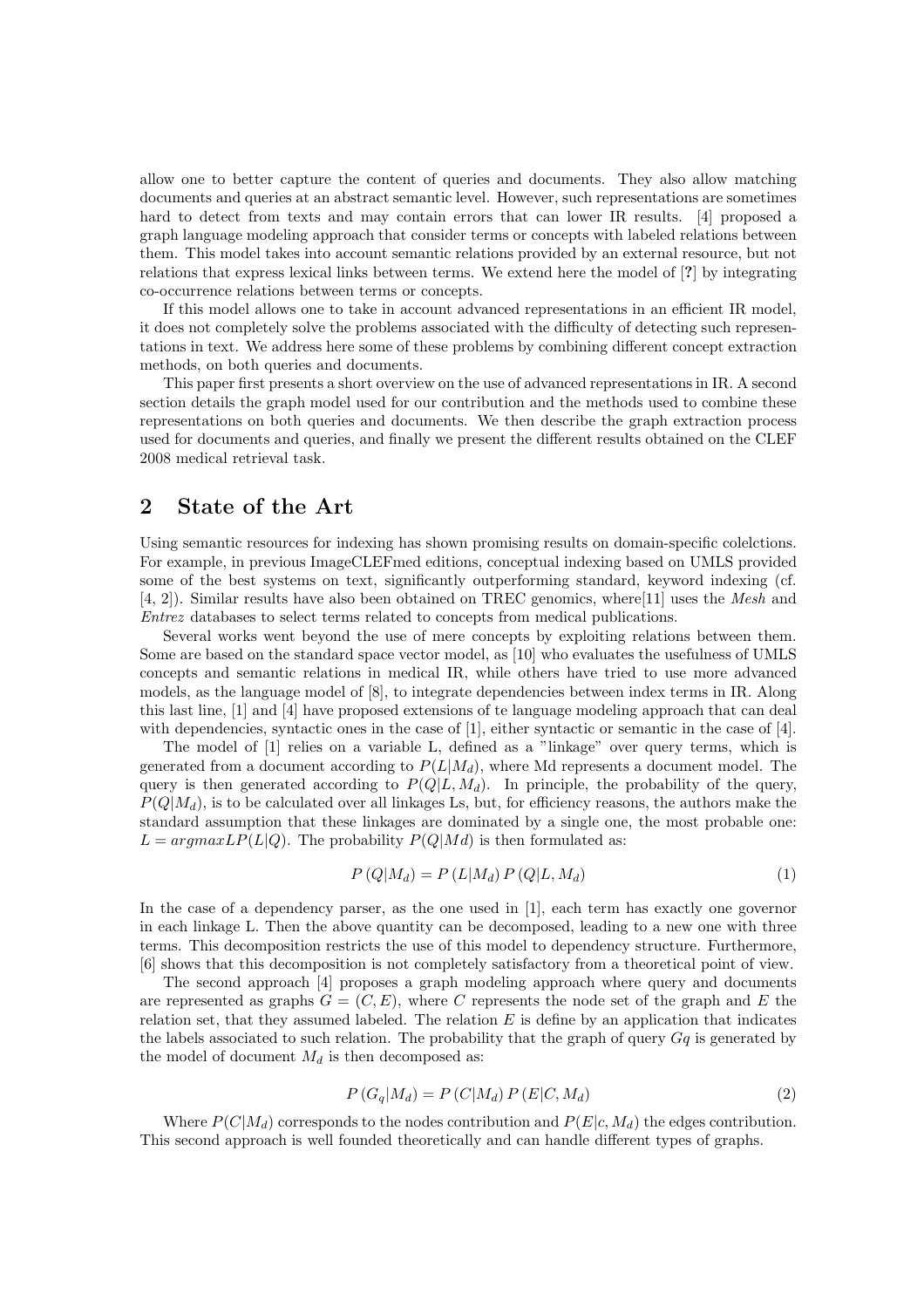# 3 Graph Model

We improve the graph model proposed in [4] in which each relation is labelled with one or more labels. The next sections shows the different improvements of this model.

### 3.1 Node Contribution

Assuming that, conditioned on  $M_d$ , query concepts are independent of one another (a standard assumption in the language model) the node contribution can be decomposed in two different ways:

$$
P(C|M_d) = \begin{cases} \prod_{c_i \in C} P_U(c_i|M_d) \\ \prod_{c_i \in C} \lambda_t P_U(c_i|M_d) + (1 - \lambda_t) P_{tr}(c_i|M_d) \end{cases}
$$
(3)

where  $P(c_i|M_d)$  is the probability of a concept from the query and  $P_{tr}(c_i|M_d)$  is a translation model.

The first method correspond to the standard language model, and is based on the computation of  $P_U(c_i|M_d)$ . The second one correspond to the usual way to incorporate lexical associations in the language modeling. This method is based on the combination of a standard language model with a translation model, and allows to take in account lexical relations. In both cases, the quantity  $P(c_i|M_d)$  of equations 3 is computed through a simple Jelinek-Mercer smoothing:

$$
P_U(c_i|M_d) = (1 - \lambda_u) \frac{N_d(c_i)}{N_d(*)} + \lambda_u \frac{N_D(c_i)}{N_D(*)}
$$
\n(4)

where  $N_d(c_i)$  (respectively  $N_D(c_i)$ ) is the number of times that  $c_i$  appears in the document d (respectively in the collection), and  $N_d(*)$  (respectively  $N_D(*)$ ) the number of concepts in document d (the collection).

The translation model is computed as:

$$
P_{tr}\left(c_i|M_d\right) = \sum_{c_t \in \mathcal{R}l} P\left(c_i|c_t\right) P_U\left(c_t|M_d\right) \tag{5}
$$

where Rl is the set of concepts lexically related to  $c_i$  and  $P(c_i|c_t)$  the probability for a concept  $c_t$  to be translated by the query concept  $c_i$ . The contribution  $P_U(c_i|M_d)$  still corresponds to a standard unigram language model but applied to the translated concept, with a smoothing parameter different from the one for  $P_U$ . We will refer to it as  $\lambda'_u$ .

#### 3.2 Relation Contribution

We assume that E is an application from  $C \times C$  in  $P(\mathcal{L})^1$  that associates to each relation a set of labels. Thus the edge contribution can be decomposed as:

$$
P(E|C, M_d) = \prod_{i,j \in C, i \le j} P(E(c_i, c_j) = \mathcal{L}|c_i, c_j, M_d)
$$
\n(6)

where  $E(c_i, c_j) = \mathcal{L}$  indicates that a relation exists between  $c_i$  and  $c_j$  and that this relation is associated to the label set  $\mathcal{L}$ .

We furthermore decomposed this probability as:

$$
P(E(c_i, c_j) = \mathcal{L}_{ij}|c_i, c_j, M_d) = \prod_{label \in \mathcal{L}_{ij}} P(e(c_i, c_j) = label|c_i, c_j, M_d)
$$

where  $e(q_i, q_j) = label$  indicates that there is a relation between  $q_i$  and  $q_j$ , the label set of which contains label.

 ${}^{1}\mathcal{L}$  is the set of all possible labels for a relationship and  $\mathcal{P}(\mathcal{L})$  is the set of sets of  $\mathcal{L}$ .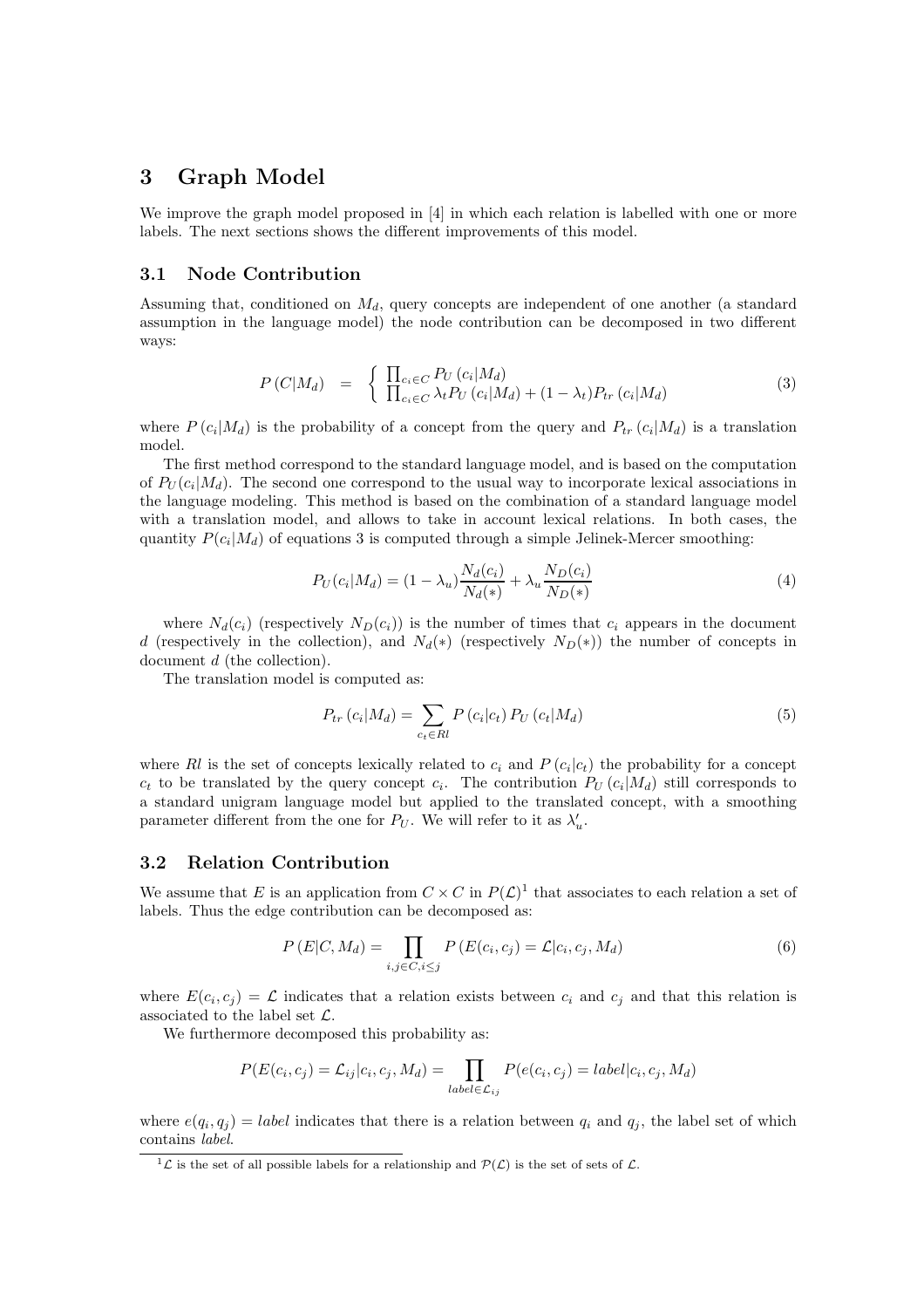An edge probability is thus equal to the product of the corresponding single-label relations. Following standard practice in language modeling, one can furthermore "smooth" this estimate by adding a contribution from the collection. This results in:

$$
P(e(c_i, c_j) =, label)|c_i, c_j, M_d) = (1 - \lambda_e) \frac{D(c_i, c_j, label)}{D(c_i, c_j)} + \lambda_e \frac{C(c_i, c_j, label)}{C(c_i, c_j)}
$$
(7)

where  $D(c_i, c_j, label)$   $(C(c_i, c_j, label))$  is the number of times  $c_i$  and  $c_j$  are linked with a relation labeled *label* in the document (collection).  $D(c_i, c_j)$  ( $C(c_i, c_j)$ ) is the number of times  $c_i$  and  $c_j$ are observed together in the document.

#### 3.3 Model combinaison

We present here the methods used to combine different graphs (i.e. different dependency structures obtained from different analyses of the queries and/or documents) in the model presented above. First, we group the different analysis of a query. To do so, we assume that a query is represented by a set of graphs  $Q = G_q$ ; and that the probability of a set of graphs assuming a document graph model is computed by the product of the probability of each query graph:

$$
P(Q = \{G_q\} | M_g) = \prod_{G_q} P(G_q | M_d)
$$
\n(8)

This model considers that a relevant document model must generate all the posible analyses of a query Q. The best probabilities will be obtained for a document model which can generate all analyses of the query with high probability.

Second, we group the different analysis of a document. To do so, we assume that a query can be generated by different models of the same document  $M_d^*$  (i.e. a set of models). As a result of this generation process, we keep the higher probability among the different models of the document:

$$
P\left(C|M_d^*\right) = argmax_{M_d \in M_d^*} \left(\prod_{c_i \in C} P\left(c_i|M_d\right)\right) \tag{9}
$$

With this method, documents are ranked, for a given query, according to their best model.

# 4 Graph Extractions

UMLS is a good candidate as a knowledge source for medical text indexing. It is more than a terminology because it describes terms with associated concepts. This knowledge is large (more than 1 million concepts, 5.5 million of terms in 17 languages). UMLS is not an ontology, as there is no formal description of concepts, but its large set of terms and their variants specific to the medical domain, enables full scale conceptual indexing. In UMLS, all concepts are assigned to at least one semantic type from the Semantic Network. This provides consistent categorization of all concepts in the meta-thesaurus at the relatively general level represented in the Semantic Network. The Semantic Network also contains relations between concepts, which allows one to derive relations between concepts in documents (and queries).

From this information, graphs are produced in two steps: concept detection and then relation detection.

## 4.1 Concepts Detection

The detection of concepts in a document from a thesaurus is a relatively well established process. It consists of four major steps:

1. Morpho-syntactic Analysis (POS tagging) of document with a lemmatization of inflected word forms;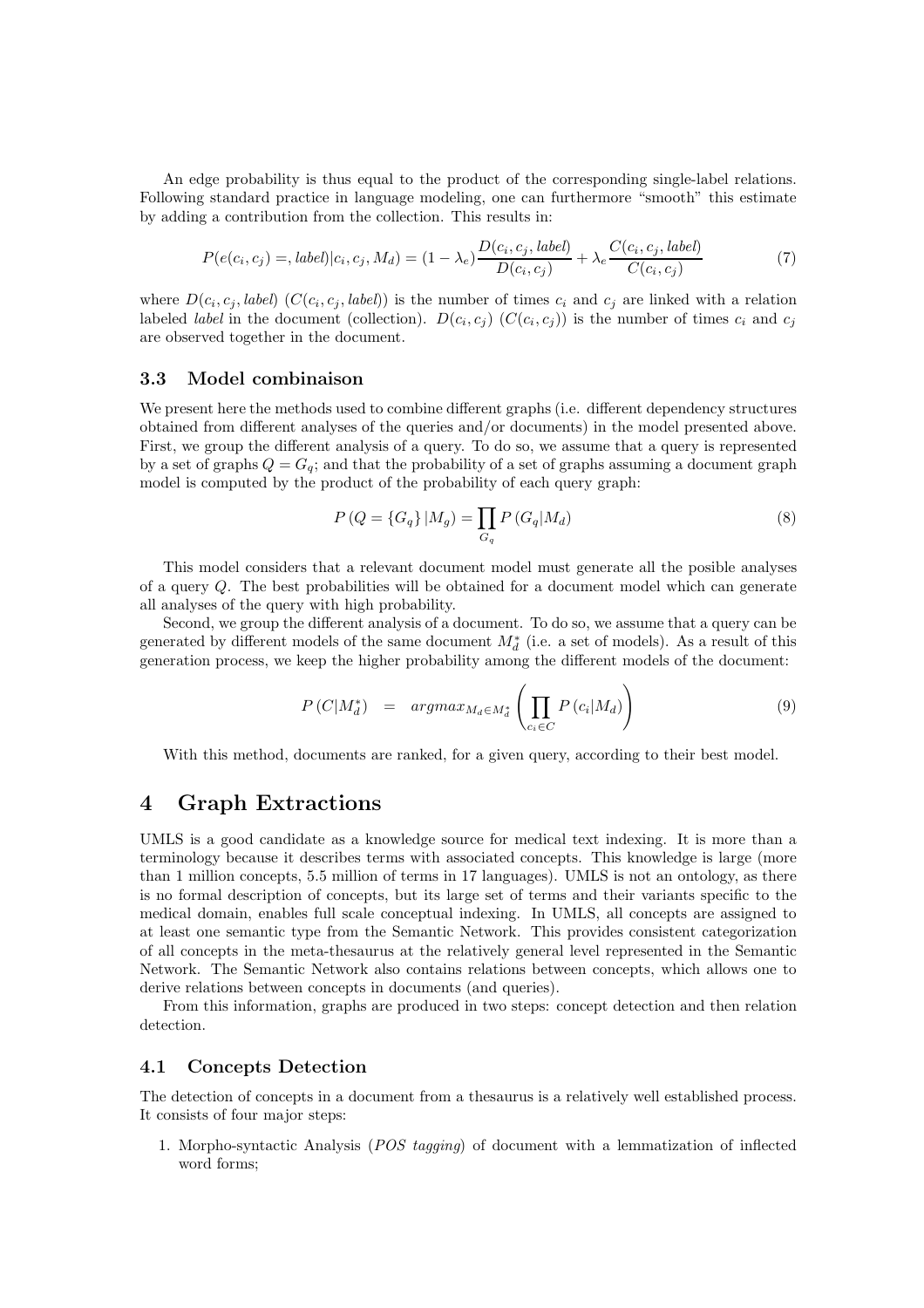

Figure 1: FCG produced for Show me chest CT images with emphysema

- 2. Filtering empty words on the basis of their grammatical class;
- 3. Detection in the document of words or phrases appearing in the meta-thesaurus;
- 4. Possible filtering of concepts identified.

For the first step, various tools can be used depending on the language. We used MiniPar(cf. [3]) and TreeTagger<sup>2</sup>.

Once the documents are analyzed, the second and third steps are implemented directly, first by filtering grammatical words (prepositions, determinants, pronouns, conjunctions), and then by a look-up of word sequences in UMLS. This last step will find all alternatives, present in UMLS, of a concept. One can certainly improve this simple lookup by identifying potential terminological variants (see for example [?]). We have not used such a refinement here and merely rely on a simlpe look-up. It should be noted that we have not used all of UMLS for the third step: the thesauri NCI and PDQ were not taken into account as they are related to areas different from the one covered by the collection<sup>3</sup>. Such a restriction is also used in [5]. The fourth step of the indexing process is to eliminate a number of errors generated by the above steps. However, the work presented in [9] shows that it is preferable to retain a greater number of concepts for information retrieval. We thus did not use any filtering here.

We finally obtain two variations of concept detection:

- (MP) uses our term mapping tools with MiniPar.
- (TT) uses our term mapping tools with TreeTagger.

### 4.2 Relations Detection

After concept detection, we add conceptual relations between concepts. The relations used are those defined in the Semantic Network. We made the hypothesis that a relation exists in a document if two concepts are detected in the same sentence and if a relation between these concepts is defined in the Semantic Network. For finding relations, we first tag concept with their semantic type and then add semantic relations that link concepts with corresponding tags. A sample result of the relation extraction process for a sentence can be viewed on figure 4.2. We do not make any further disambiguisation on relations. Finally, for each concept extraction method, we obtain one graph for each document and for each query.

# 4.3 Coocurence Extractions

We want here to extract lexical links from the collection. We made the standard assumption that similar concepts occur in the same context (i.e. they co-occur with the same concepts). Based

<sup>2</sup>www.ims.uni-stuttgart.de/projekte/corplex/TreeTagger/

<sup>3</sup>This is justified here by the fact that these thesauri focus on specific issues of cancer while the collection is considered more general and covers all diseases.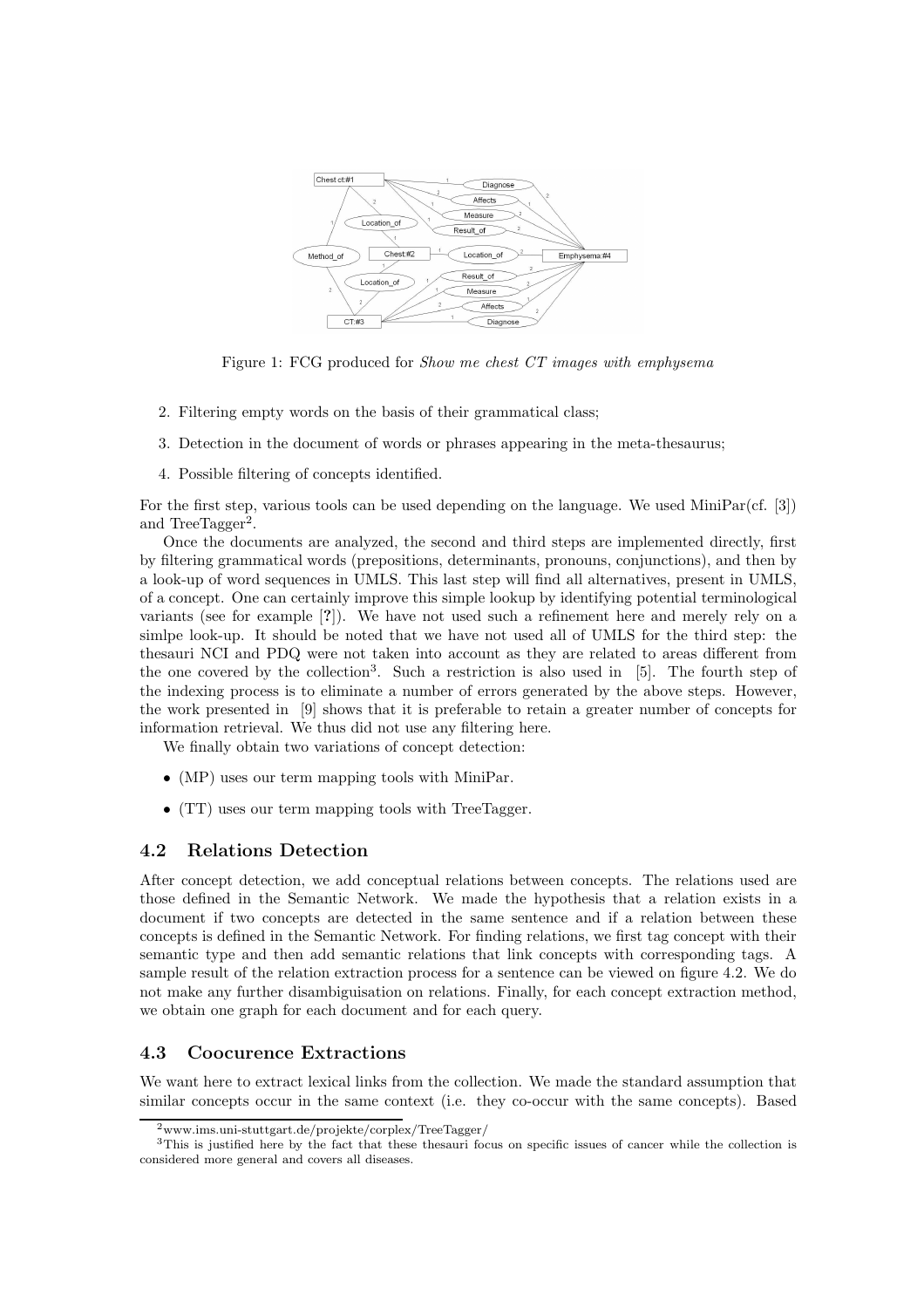on this assumption, a standard method consists in building a context vector for each concept of the collection, and to compute a similarity between concepts using context vectors. In this work, we assume that a concept is in the context of another if these two concepts appear in the same sentence. Thus we compute a context vector for each concept of the collection based on a mutual information score. The weigth of the dimension  $c_j$  from the context vector of  $c_i$  is computed as:

$$
MI(c_i, c_j) = log(\frac{P(c_i, c_j)}{P(c_i) * P(c_j)})
$$
\n
$$
(10)
$$

$$
= \frac{Nph(c_i, c_j) * Nph}{Nph(c_i) * Nph(c_j)}
$$
\n(11)

where  $Nph(c_i, c_j)$  is the number of times that the two concepts  $c_i$  and  $c_j$  appear in the same sentence,  $Nph(c_i)$  is the number of times that  $c_i$  appear in a sentence, and  $Nph$  is the number of sentences in the collection. For efficiency and based on experimental results, we only keep the 200 highest dimensions in the context vector. We then calculate the similarity between concepts throug the cosine of their context vectors. We consider a concept  $c_i$  related to another concept  $c_j$  if  $c_i$  is in the 200 nearest neighbors (as defined by the cosine similarity) of  $c_j$ . This method provides a first set of concepts Rl.

We used the concepts in Rl to compute the translation probabilities, by dividing the cosine of the concept by the sum of the cosine of all the retained concepts:

$$
P\left(c_i|c_t\right) = \frac{\cos(V_{ctxt}(c_i), V_{ctxt}(c_t))}{\sum_{c_j \in \text{R}} \cos(V_{ctxt}(c_i), V_{ctxt}(c_j))}
$$
\n
$$
(12)
$$

where  $V_{ctxt}(c)$  is a context vector built with mutual information, Rl is the list of the N selected concepts and cos is the cosine between vectors.

# 5 Evaluation

We show here the results obtain for this methods on the corpus CLEFmed 2007 [7] and on the test one the CLEFmed 2008 corpus.

### 5.1 Model Variations

This year the track ImageCLEFmed is based on a new collection. On this collection, we submit 10 runs these runs explore differents variation of our relational model and the differents analysis merging methods. Last year results show that merging queries improves the results. As consequence, this year we do not test query graphs combination and we allways use the two graphs detected on a query.

We test 4 model variations :

- (UNI) that only use node contribution (as define in ??).
- (RET) that use the node contribution and a relation contribution.
- (COS) that use the node contribution with translation.
- (RC) that use the node contribution with translation and a relation contribution.

For each model, we test it on the analysed collection obtain with MiniPar (MP) and on the collection analysed by MiniPar and TreeTagger (MPTT) using the combination methods proposed in this paper.

We also submit two other run, one that use a unigramme model with an extended image description that integrates the text that corresponds to the paragraph where the image is referred. A second one use the COS model but use coocurence computed on the previous ImagesCLEFmed collections.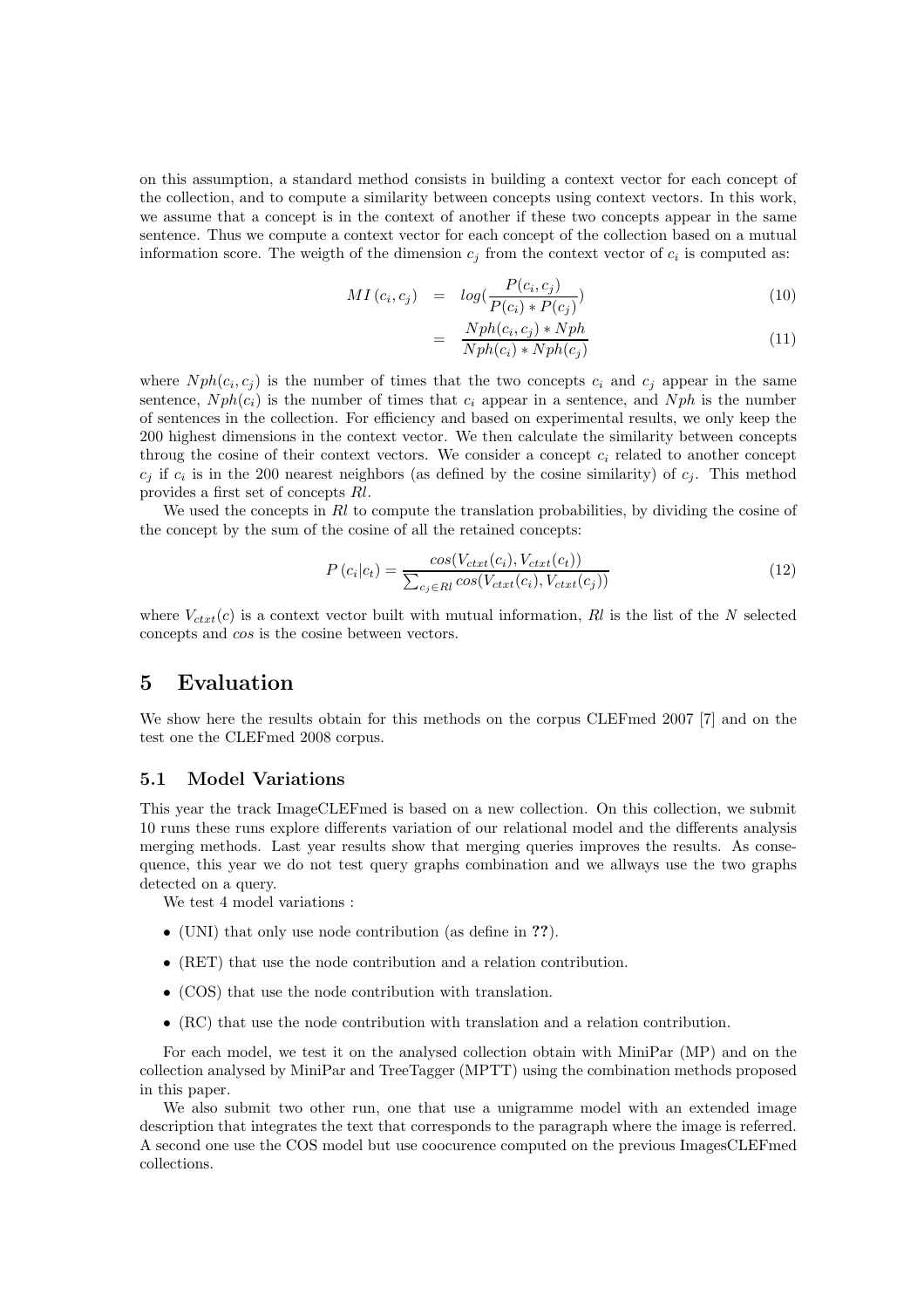| model      | MР     | MP TT  | MР     | MP TT  |
|------------|--------|--------|--------|--------|
| <b>MAP</b> |        |        |        |        |
| UNI        | 0.2978 | 0.3057 | 0.2542 | 0.2781 |
| <b>RET</b> | 0.3037 | 0.3127 | 0.2556 | 0.274  |
| COS        | 0.3058 | 0.3152 | 0.2443 | 0.2728 |
| RC         | NA     | ΝA     | 0.2368 | 0.267  |
| P@5        |        |        |        |        |
| UNI        | 0.487  | 0.490  | 0.447  | 0.433  |
| <b>RET</b> | 0.531  | 0.516  | 0.467  | 0.460  |
| COS        | 0.510  | 0.510  | 0.447  | 0.467  |
| RC         | NА     | ΝA     | 0.467  | 0.480  |

Table 1: best results for mean average precision (MAP) and precision at five documents (P@5)  $\mathbf{I}$ 2006-2007<sup>4</sup> 2008

## 5.2 Results

From each method we use the bests parameters obtained on ImageCLEFmed corpus for MAP and we use these parameters on the new collection. We compare the variation between the results on the two corpus for the MAP and the P5D.

The best results obtained on the new medical collection are those of the unigramme model with a collection analysis by MiniPar and TreeTagger. On 2008 collection, integrating relations only improves the results when lexical relations are used on the collection analized by MiniPar. In the others cases no improvement are obtained with relations and thus combination of the two types of relation did not improved the results. On the P@5 the use of relations improves the results even more if the two analysis are used.

The results of our two other runs show that using coocurence computed on the past collection gives better results than the coocurences learned on the 2008 collection. This run gives us our best MAP result (0.2791). The other run that uses part of the article, provides surprising low results (0.1908). This can be due to the fact that the text added is considered as equivalent to the image caption, but it can be less precise or less image related. Thus we think taht this approach could provide good results if we adapt our model to take in account this new text.

# 6 Conclusion

We proposed here a framework for using semantic resources in the medical domain. We describe a method for using relations in language modeling, and for merging different document or query versions in this framework. Results show that relation are useful to maintain good results on the first retrieved documents, when mixing different detection trends to improve the recall. This paper shows the robustness of our method on a new corpus, where they provide good results.

# References

- [1] Jianfeng Gao, Jian-Yun Nie, Guangyuan Wu, and Guihong Cao. Dependence language model for information retrieval. In Research and Development in Information Retrieval, 2004.
- [2] Caroline Lacoste, Jean-Pierre Chevallet, Joo-Hwee Lim, Xiong Wei, Daniel Raccoceanu, Diem Le Thi Hoang, Roxana Teodorescu, and Nicolas Vuillenemot. Ipal knowledge-based medical image retrieval in imageclefmed 2006. In Working Notes for the CLEF 2006 Workshop, 20-22 September, Alicante, Spain, 2006.
- [3] D. Lin. Dependency-based evaluation of MiniPar. In Workshop on the Evaluation of Parsing Systems, Granada, Spain, May. ACM, 1998.